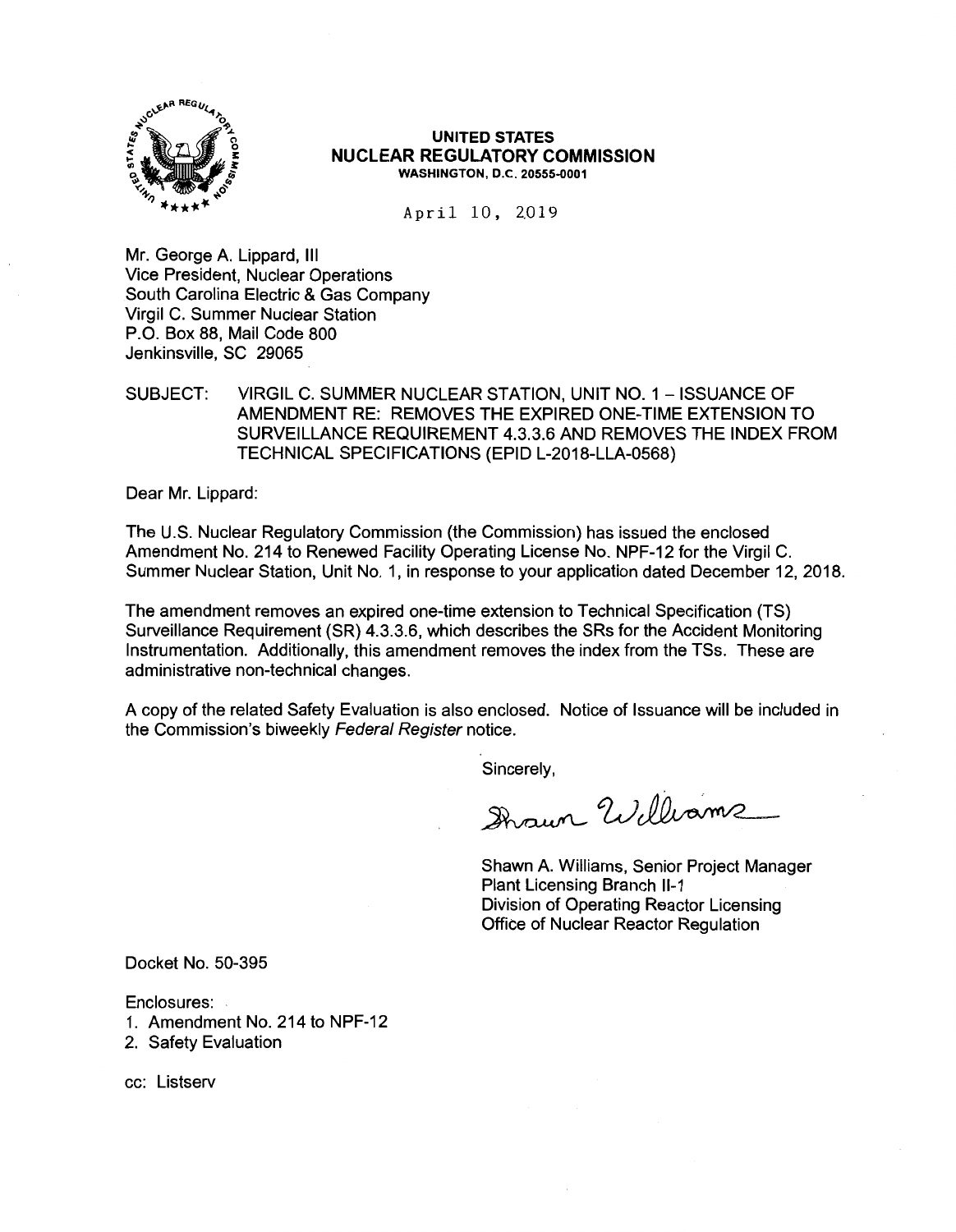

#### **UNITED STATES NUCLEAR REGULATORY COMMISSION WASHINGTON,** D.C. **20555-0001**

# SOUTH CAROLINA ELECTRIC & GAS COMPANY

# SOUTH CAROLINA PUBLIC SERVICE AUTHORITY

# DOCKET NO. 50-395

# VIRGIL C. SUMMER NUCLEAR STATION, UNIT NO. 1

# AMENDMENT TO RENEWED FACILITY OPERATING LICENSE

Amendment No. 214 Renewed License No. NPF-12

- 1. The U.S. Nuclear Regulatory Commission (the Commission) has found that:
	- A. The application for amendment to the Virgil C. Summer Nuclear Station, Unit No. 1 (the facility), Renewed Facility Operating License No. NPF-12 filed by the South Carolina Electric & Gas Company (the licensee), dated December 12, 2018, complies with the standards and requirements of the Atomic Energy Act of 1954, as amended (the Act), and the Commission's rules and regulations set forth in 10 CFR Chapter I;
	- B. The facility will operate in conformity with the application, the provisions of the Act, and the rules and regulations of the Commission;
	- C. There is reasonable assurance (i) that the activities authorized by this amendment can be conducted without endangering the health and safety of the public, and (ii) that such activities will be conducted in compliance with the Commission's regulations;
	- D. The issuance of this amendment will not be inimical to the common defense and security or to the health and safety of the public; and
	- E. The issuance of this amendment is in accordance with 10 CFR Part 51 of the Commission's regulations and all applicable requirements have been satisfied.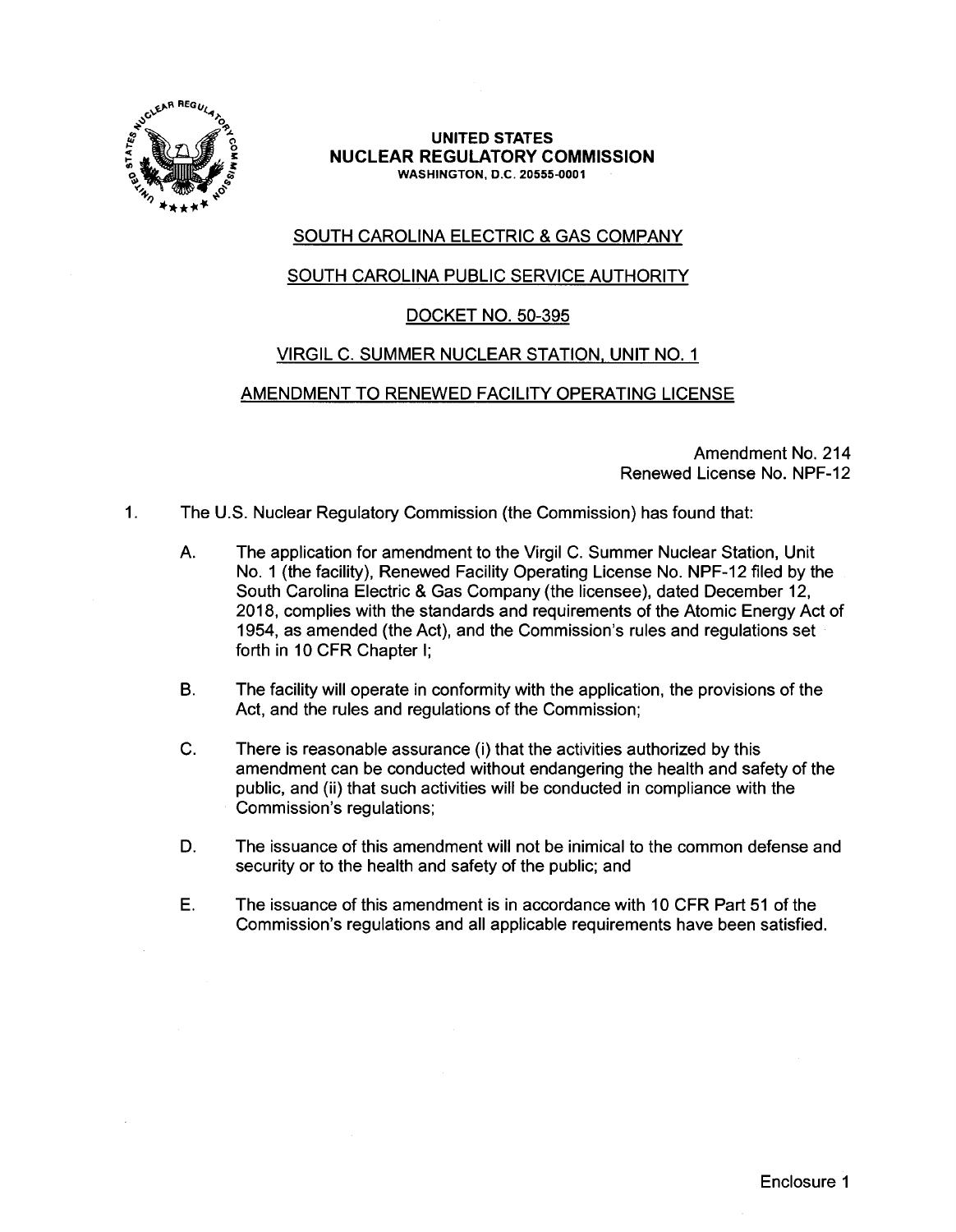- 2. Accordingly, the license is hereby amended by a page change to the Technical Specifications as indicated in the attachment to this license amendment, and paragraph 2.C.(2) of Renewed Facility Operating License No. NPF-12 is hereby amended to read as follows:
	- (2) Technical Specifications and Environmental Protection Plan

The Technical Specifications contained in Appendix A, as revised through Amendment No. 214, and the Environmental Protection Plan contained in Appendix B, are hereby incorporated in the license. South Carolina Electric & Gas Company shall operate the facility in accordance with the Technical Specifications and the Environmental Protection Plan.

3. This amendment is effective as of its date of issuance and shall be implemented within 90 days of issuance.

FOR THE NUCLEAR REGULATORY COMMISSION

tivent T. Marbury

Michael T. Markley, Chief Plant Licensing Branch 11-1 Division of Operating Reactor Licensing Office of Nuclear Reactor Regulation

Attachment:

Changes to Renewed Facility Operating License and Technical Specifications

Date of Issuance:  $Apri1 10$ , 2019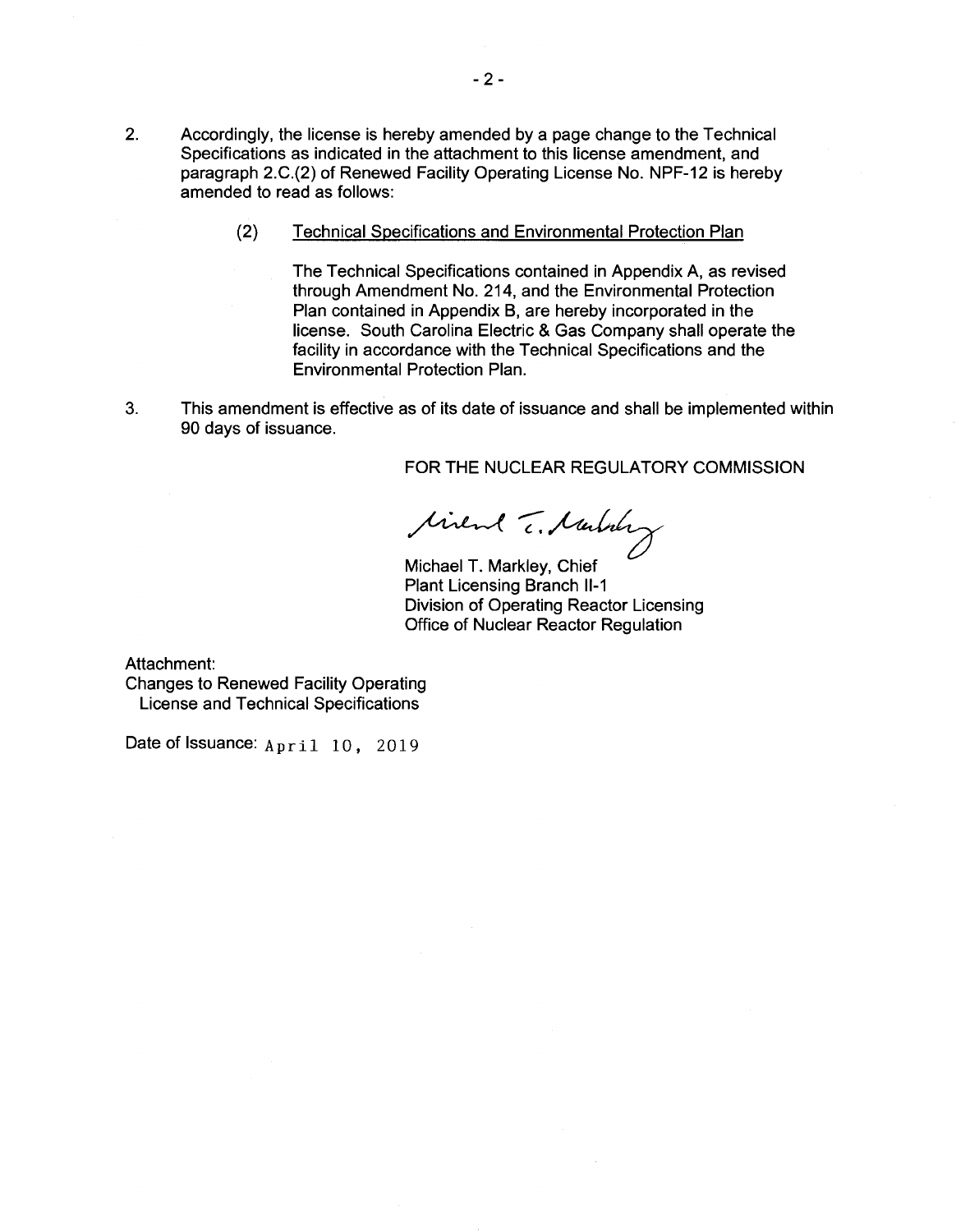## VIRGIL C. SUMMER NUCLEAR STATION, UNIT NO. 1

## ATTACHMENT TO LICENSE AMENDMENT NO. 214

### RENEWED FACILITY OPERATING LICENSE NO. NPF-12

## DOCKET NO. 50-395

Replace the following pages of the Renewed Facility Operating License and Appendix A, Technical Specifications (TSs), with the attached revised pages. The revised pages are identified by amendment number and contain marginal lines indicating the areas of change.

**Remove** 

Insert

**License** Page 3

License Page 3

TS Entirety of Index 3/4 3-56

TS Not Applicable 3/4 3-56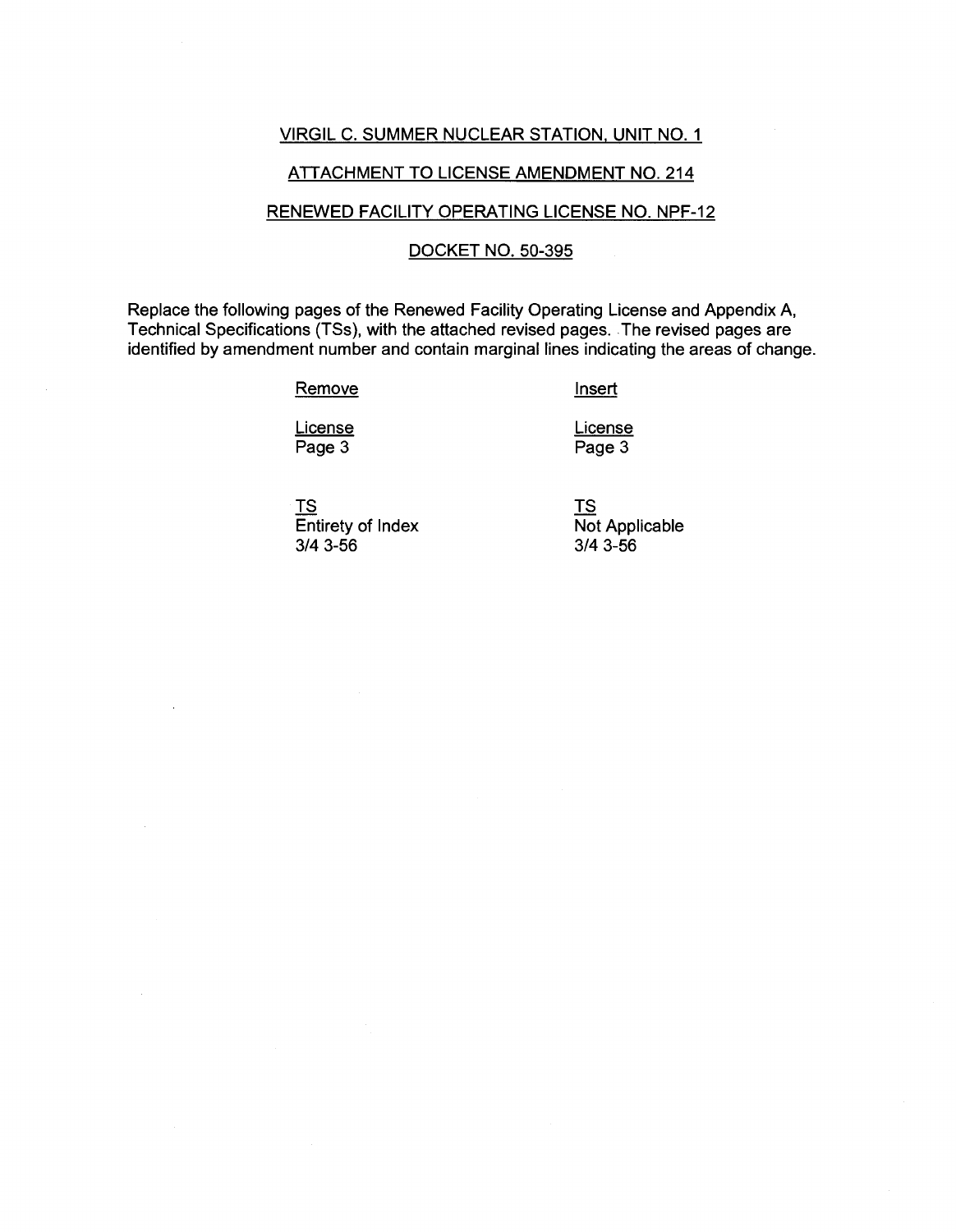- (3) SCE&G, pursuant to the Act and 10 CFR Part 70, to receive, possess and use at any time special nuclear material as reactor fuel, in accordance with the limitations for storage and amounts required for reactor operation, as described in the Final Safety Analysis Report, as amended through Amendment No. 33;
- (4) SCE&G, pursuant to the Act and 10 CFR Parts 30, 40 and 70, to receive, possess and use at any time any byproduct, source and special nuclear material as sealed neutron sources for reactor startup, sealed neutron sources for reactor instrumentation and radiation monitoring equipment calibration, and as fission detectors in amounts as required;
- (5) SCE&G, pursuant to the Act and 10 CFR Parts 30, 40 and 70, to receive, possess and use in amounts as required any byproduct, source or special nuclear material without restriction to chemical or physical form, for sample analysis or instrument calibration or associated with radioactive apparatus or components; and
- (6) SCE&G, pursuant to the Act and 10 CFR Parts 30, 40 and 70, to possess, but not separate, such byproduct and special nuclear materials as may be produced by the operation of the facility.
- C. This renewed license shall be deemed to contain, and is subject to, the conditions specified in the Commission's regulations set forth in 10 CFR Chapter I and is subject to all applicable provisions of the Act and to the rules, regulations, and orders of the Commission now or hereafter in effect; and is subject to the additional conditions specified or incorporated below:
	- $(1)$ Maximum Power Level

SCE&G is authorized to operate the facility at reactor core power levels not in excess of 2900 megawatts thermal in accordance with the conditions specified herein and in Attachment 1 to this renewed license. The preoperational tests, startup tests and other items identified in Attachment 1 to this renewed license shall be completed as specified. Attachment 1 is hereby incorporated into this license.

(2) Technical Specifications and Environmental Protection Plan

> The Technical Specifications contained in Appendix A, as revised through Amendment No. 214, and the Environmental Protection Plan contained in Appendix B, are hereby incorporated in the license. South Carolina Electric & Gas Company shall operate the facility in accordance with the Technical Specifications and the Environmental Protection Plan.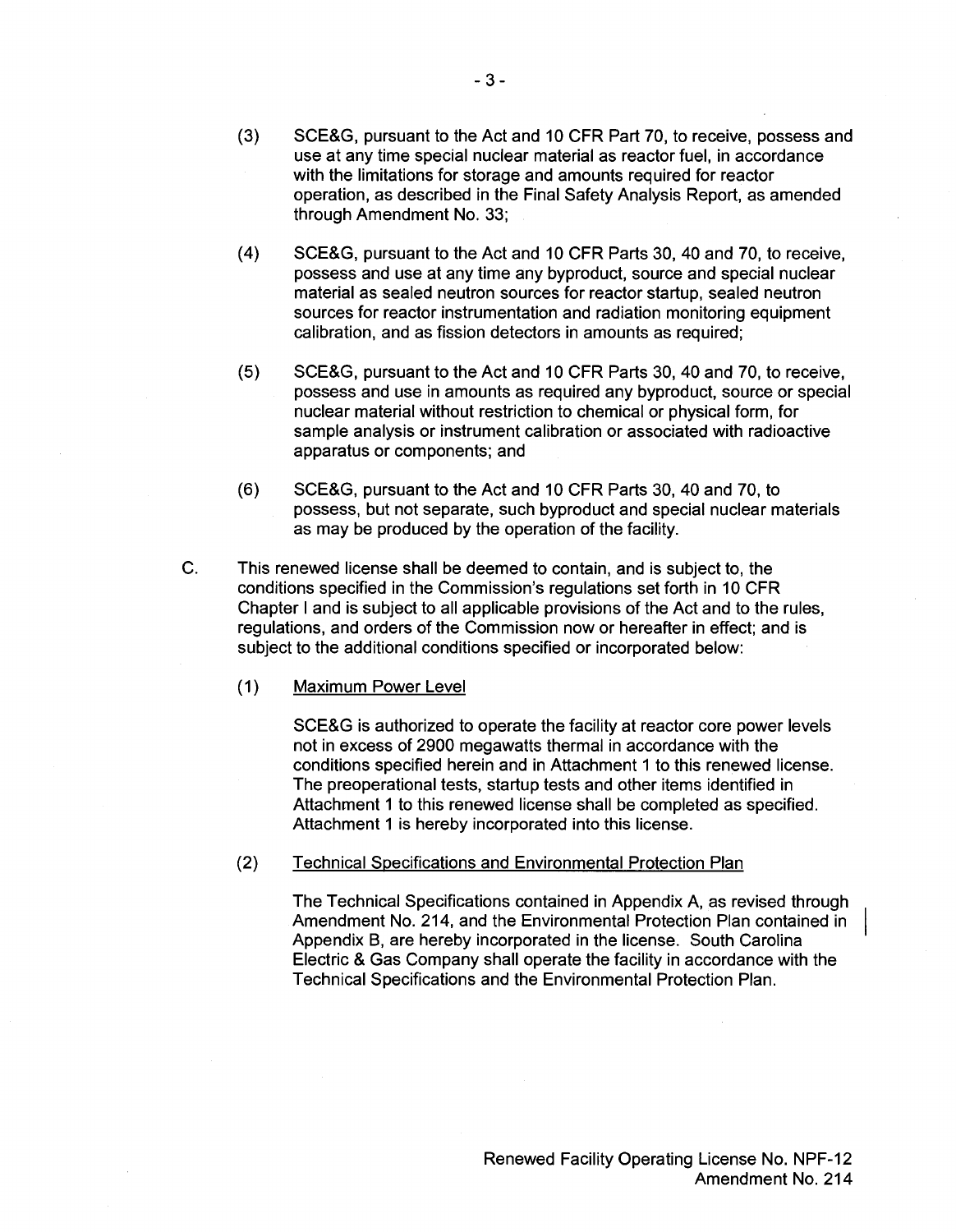#### **INSTRUMENTATION**

#### ACCIDENT MONITORING INSTRUMENTATION

#### LIMITING CONDITION FOR OPERATION

3.3.3.6 The accident monitoring instrumentation channels shown in Table 3.3-10 shall be OPERABLE.

APPLICABILITY MODES 1, 2, and 3.

#### ACTION:

- a. With the number of OPERABLE accident monitoring channels less than the Required Number of Channels shown on Table 3.3-10, either restore the inoperable channel(s) to OPERABLE status within 30 days or submit a Special Report within the following 14 days from the time the action is required. The report shall outline the preplanned alternate method of monitoring, the cause of the inoperability, and the plans and schedule for restoring the instrumentation channels to operable status.
- b.1 With the number of OPERABLE Reactor Building radiation monitoring channels less than the Minimum Channels Operable requirement of Table 3.3-10, either restore the inoperable channel(s) to OPERABLE status within 72 hours, or:
	- i) Initiate the preplanned alternate method of monitoring the appropriate parameter(s), and
	- ii) Submit a Special Report to the Commission pursuant to Specification 6.9.2 within 14 days following the event outlining the action taken, the cause of the inoperability, and the plans and schedule for restoring the system to OPERABLE status.
- b.2 Deleted
- b.3 With the number of OPERABLE accident monitoring channels less than the Minimum Channels Operable requirement of Table 3.3-10, either restore the inoperable channels to OPERABLE status within 7 days or be in at least HOT STANDBY within the next 6 hours and in HOT SHUTDOWN within the next 12 hours.
- c. The provisions of Specification 3.0.4 are not applicable.

#### SURVEILLANCE REQUIREMENTS

4.3.3.6 Each accident monitoring instrumentation channel shall be demonstrated OPERABLE by performing a monthly CHANNEL CHECK and a CHANNEL CALIBRATION every refueling outage. The Reactor Building Radiation Level Instrumentation CHANNEL CALIBRATION may consist of an electronic calibration of the channel, not including the detector, for the range decades above 10R/hr and a single point calibration of the detector below 10R/hr with an installed or portable gamma source.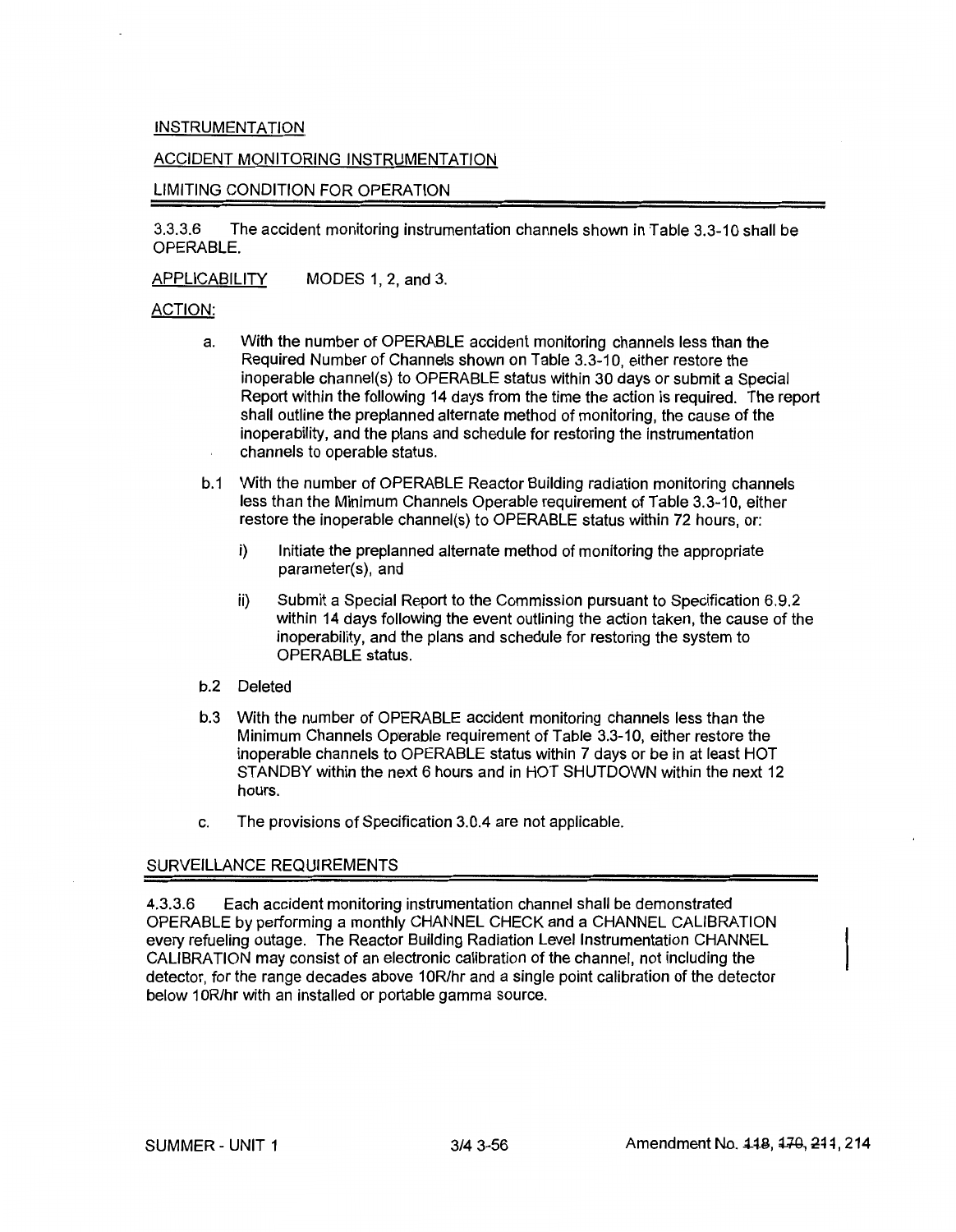

#### **UNITED STATES NUCLEAR REGULATORY COMMISSION WASHINGTON,** D.C. **20555-0001**

# SAFETY EVALUATION BY THE OFFICE OF NUCLEAR REACTOR REGULATION

# RELATED TO AMENDMENT NO. 214 TO

# RENEWED FACILITY OPERATING LICENSE NO. NPF-12

# SOUTH CAROLINA ELECTRIC & GAS COMPANY

# VIRGIL C. SUMMER NUCLEAR STATION, UNIT NO. 1

# DOCKET NO. 50-395

## 1.0 INTRODUCTION

By letter dated December 12, 2018 (Agencywide Documents Access and Management System (ADAMS) Accession No. ML 18346A595), South Carolina Electric & Gas Company (SCE&G, the licensee) requested changes to the Technical Specifications (TSs) for Virgil C. Summer Nuclear Station (VCSNS), Unit No. 1.

The licensee requested to remove an expired one-time extension to TS Surveillance Requirement (SR) 4.3.3.6, which describes the SRs for the Accident Monitoring Instrumentation Additionally, the licensee requested to remove the index from the TSs and place it under licensee control. The licensee stated that these changes are administrative, non-technical changes.

#### 2.0 REGULATORY EVALUATION

#### 2.1 Proposed Changes

The current TS Surveillance Requirement 4.3.3.6 states:

Each accident monitoring instrumentation channel shall be demonstrated OPERABLE by performing a monthly CHANNEL CHECK and a CHANNEL CALIBRATION every refueling outage. An extension for the CHANNEL CALIBRATION interval for Item 12 in Table 3.3-10 to 19 months is permitted on a one-time basis. This extension expires prior to entering MODE 3, following the RF-24 refueling outage. The Reactor Building Radiation Level Instrumentation CHANNEL CALIBRATION may consist of an electronic calibration of the channel, not including the detector, for the range decades above 1 OR/hr and a single point calibration of the detector below 1 OR/hr with an installed or portable gamma source.

The licensee proposed to remove the expired one-time extension. The revised TS SR 4.3.3.6 would state:

Each accident monitoring instrumentation channel shall be demonstrated OPERABLE by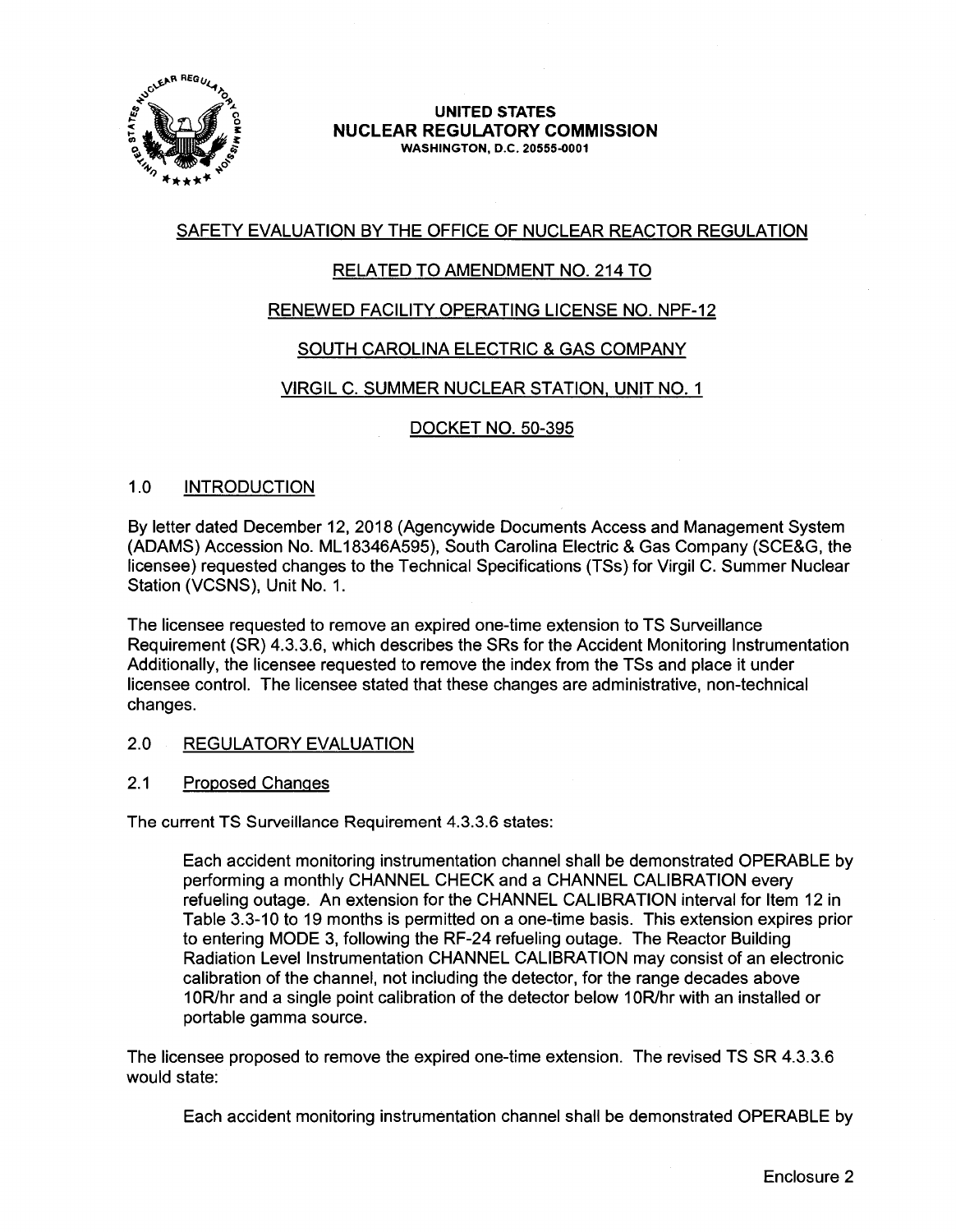performing a monthly CHANNEL CHECK and a CHANNEL CALIBRATION every refueling outage. The Reactor Building Radiation Level Instrumentation CHANNEL CALIBRATION may consist of an electronic calibration of the channel, not including the detector, for the range decades above 10R/hr and a single point calibration of the detector below 10R/hr with an installed or portable gamma source.

In addition, the licensee proposed to remove the Index from TSs. The licensee stated that the Index for the TSs is not being eliminated but will be maintained under licensee control.

## 2.2 Applicable Regulatory Requirements

The NRC's regulatory requirements related to the content of the Technical Specifications are contained in Title 10 of the Code of Federal Regulations (10 CFR) Part 50.36. The regulations in 10 CFR 50.36 require that the technical specifications include items in the following categories: (1) safety limits, limiting safety system settings, and limiting control settings; (2) limiting conditions for operation; (3) surveillance requirements; (4) design features; and (5) administrative controls.

The regulation in 10 CFR 50.36(c)(3), "Surveillance requirements," states that "(s]urveillance requirements are requirements related to test, calibration, or inspection to assure that the necessary quality of systems and components is maintained, that facility operation will be within safety limits, and that the limiting conditions for operation will be met."

The regulation in 10 CFR 50.36(c)(5) "Administrative controls," state that "[a]dministrative controls are the provisions relating to organization and management, procedures, recordkeeping, review and audit, and reporting necessary to assure operation of the facility in a safe manner."

# 3.0 TECHNICAL EVALUATION

## NRC Staff Evaluation

The proposed change in TS SR 4.3.3.6 to remove an expired one-time extension is an administrative, non-technical change. The staff finds that upon removal of the expired one-time extension, TS SR 4.3.3.6 will continue to provide reasonable assurance that the necessary quality of systems and components is maintained, that facility operation will be within safety limits, and that the limiting conditions for operation will be met, as required by 10 CFR 50.36(c)(3). Therefore, the NRC staff finds this proposed change acceptable.

The VCSNS TS Index is a list that provides information on where (i.e., page number) specific TS sections can be found. The staff notes that the Index does not contain any technical information required by 10 CFR 50.36. Moreover, the index, which contains only administrative information, is not required to be in the TSs per the requirements of 10 CFR 50.36 and is not relied upon to assure safe operation of the facility. Inclusion of an index as part of the TS is optional and is not required by regulation. Removal of the index from the TSs constitutes an administrative change and is, therefore, acceptable.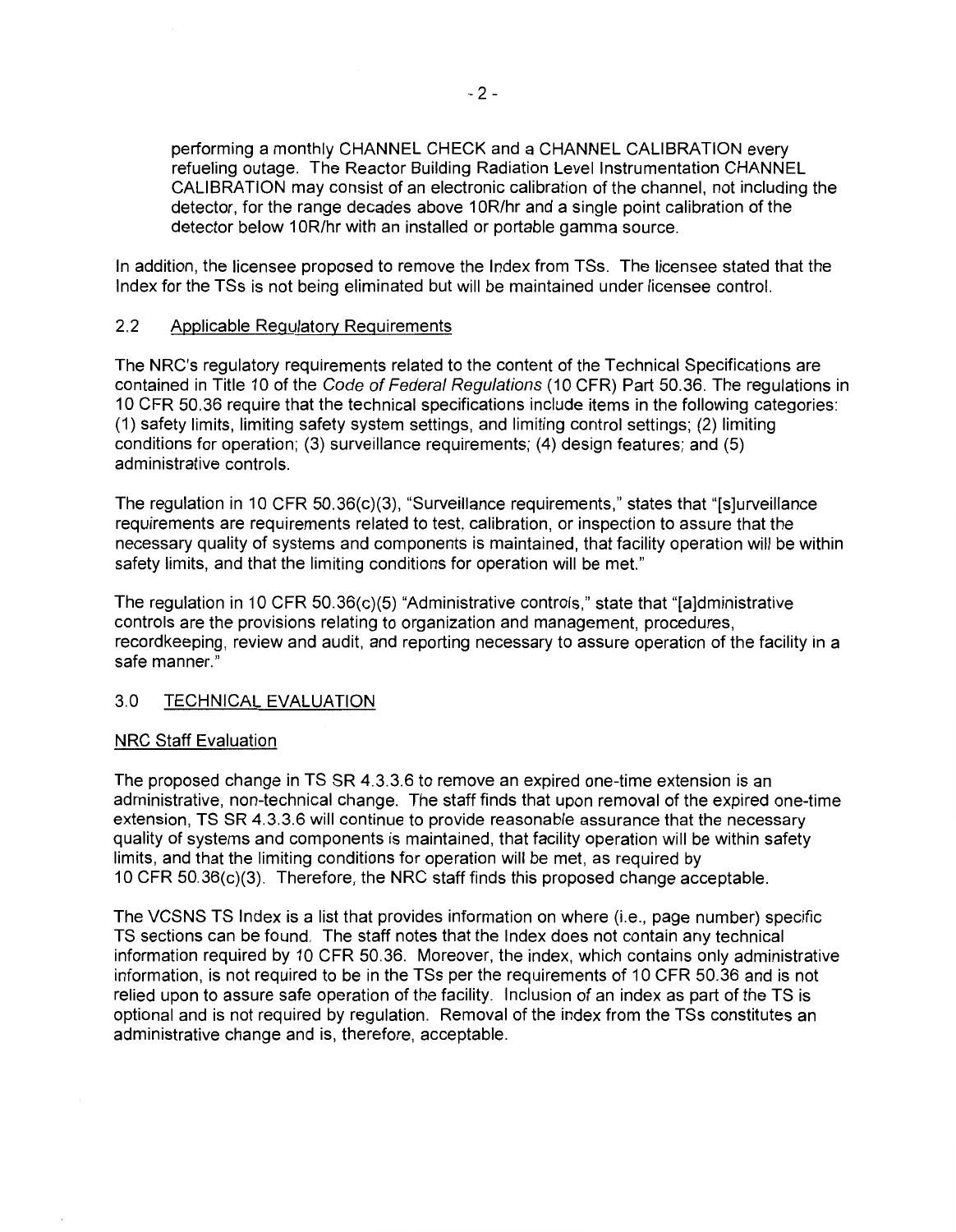#### NRC Staff Conclusion

The NRC staff finds that the proposed change TS SR 4.3.3.6 to remove an expired one-time extension, and the proposed change to remove the index from VCSNS TSs, are administrative, non-technical changes. The NRC staff concludes that the VCSNS TSs will continue to meet the requirements in 10 CFR 50.36, and are therefore, acceptable.

## 4.0 STATE CONSULTATION

In accordance with the Commission's regulations, the State of South Carolina official was notified of the proposed issuance of the amendment on March 15, 2019. On March 16, 2019, the State official confirmed that the State of South Carolina had no comments.

#### 5.0 ENVIRONMENTAL CONSIDERATION

The amendment relates to changes in recordkeeping, reporting, or administrative procedures or requirements. Accordingly, the amendment meets the eligibility criteria for categorical exclusion set forth in 10 CFR  $51.22(c)(10)$ . Pursuant to 10 CFR  $51.22(b)$ , no environmental impact statement or environmental assessment need be prepared in connection with the issuance of the amendment.

#### 6.0 CONCLUSION

The Commission has concluded, based on the considerations discussed above, that: (1) there is reasonable assurance that the health and safety of the public will not be endangered by operation in the proposed manner, (2) there is reasonable assurance that such activities will be conducted in compliance with the Commission's regulations, and (3) the issuance of the amendment will not be inimical to the common defense and security or to the health and safety of the public.

Principle Contributor: S. Williams, NRR

Date: April 10, 2019